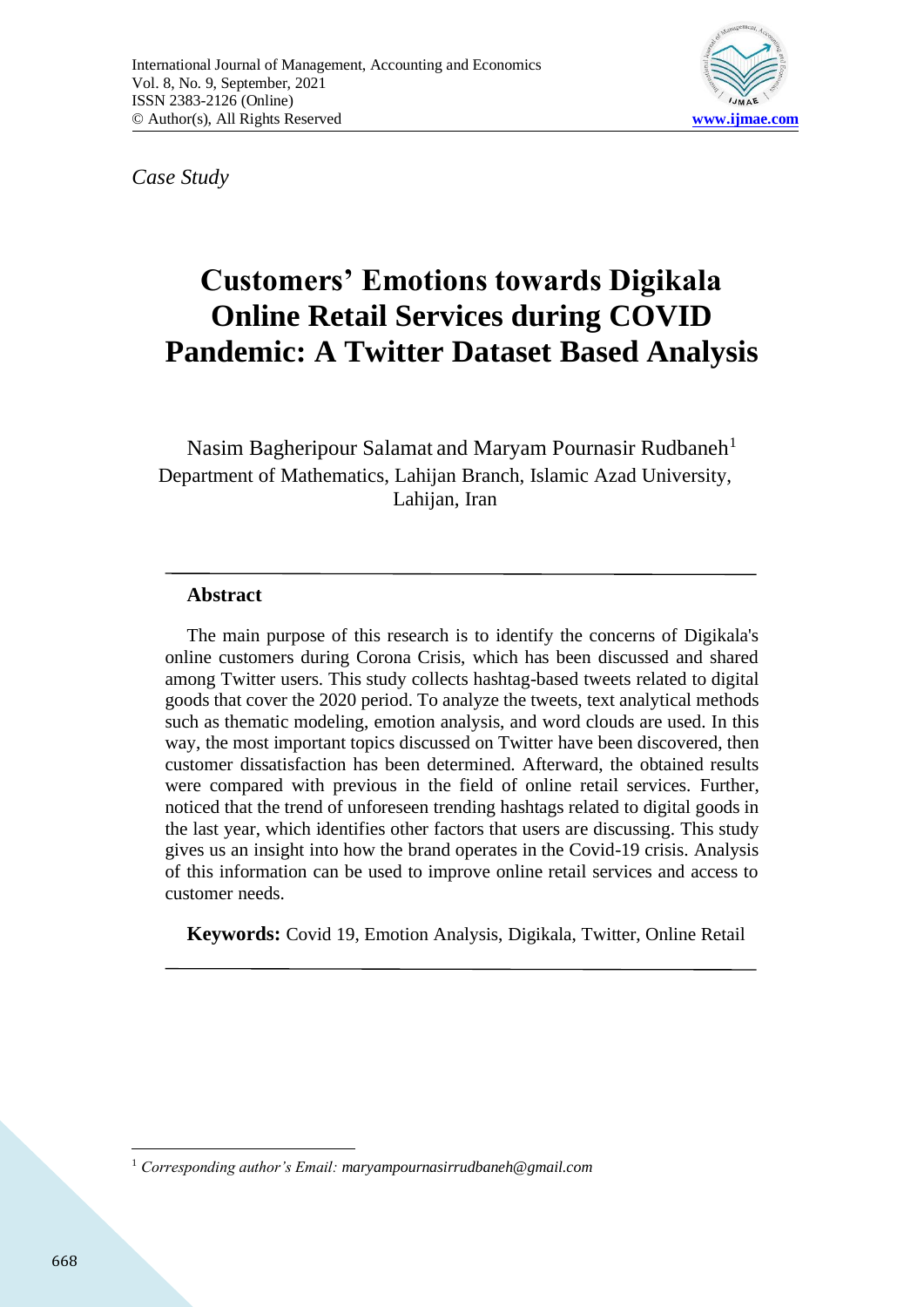

### **Introduction**

Over the last few years, cyberspace and virtual networks have evolved significantly, with many people using these spaces and social networks for a variety of purposes and constantly sharing a large amount of this information in various forms, including image, video, and text(Kim, Breslin, Chao, & Shu, 2011). Given this large amount of data generating daily, new areas such as data processing and storage were emerged, necessitating studies in the field of data mining and text mining. These techniques are in fact the process of retrieving knowledge from data that is a very pivotal task. Therefore, we require appropriate techniques to operate and analyze these data.

Twitter is one of the most widely used social media today, and since a significant portion of the content generated in the social media Twitter is text data, the analysis of these texts can give a very good perspective of individuals' ideas and views on various topics to researchers and business owners(Salloum, Al-Emran, Monem, & Shaalan, 2017). A remarkable behavior observed among many customers is that they are interested in sharing their satisfaction or dissatisfaction with a service or product in a larger space in addition to relatively traditional methods such as contacting customer service. As a result, their messages and comments are seen by a lot of people in a very short time and they receive a flood of similar and opposite messages and comments, which are considered as both challenge and opportunity for businesses and enable retailers or businesses to use this data to gain meaningful knowledge.

On the other hand, the novel coronavirus (COVID-19) pandemic with a profound impact on people's lifestyles, including adherence to new rules such as quarantine, traffic restrictions and slogans has led many people to turn to online shopping, and the recent huge volume of new customers has simultaneously created many opportunities for online retailers as well as many challenges, as they also involve the same norms and restrictions. In this project, we evaluate the ideas and comments of Digikala online retail customers during this crisis.

The coronavirus pandemic has imposed an emergency situation on people all over the world and has challenged online retailers, shutting down many businesses and downsizing many of their workforces, and even disrupting trade and industry. Quarantine has also led, for example, people to enter the online shopping space as consumers who have never considered it a way to purchase.

Twitter is an online social media platform that has active users worldwide who daily share a lot of content with others(Java, Song, Finin, & Tseng, 2007). In this study, we used the Latent Dirichlet Allocation (LDA) thematic modeling approach(Xue et al., 2020), which is an unsupervised learning method, to identify latent patterns in emotions that are indexed through network analysis and word cloud. Finally, the results were compared with the results obtained from previous literature on online retail services.

Emotion and opinion analysis helps companies, organizations, and businesses find out what users think about them, as well as informing customers of what customers think of the product or service offered. In fact, in order to attract, retain customers, it is necessary to value their opinions and needs, and try to eliminate them and obtain their satisfaction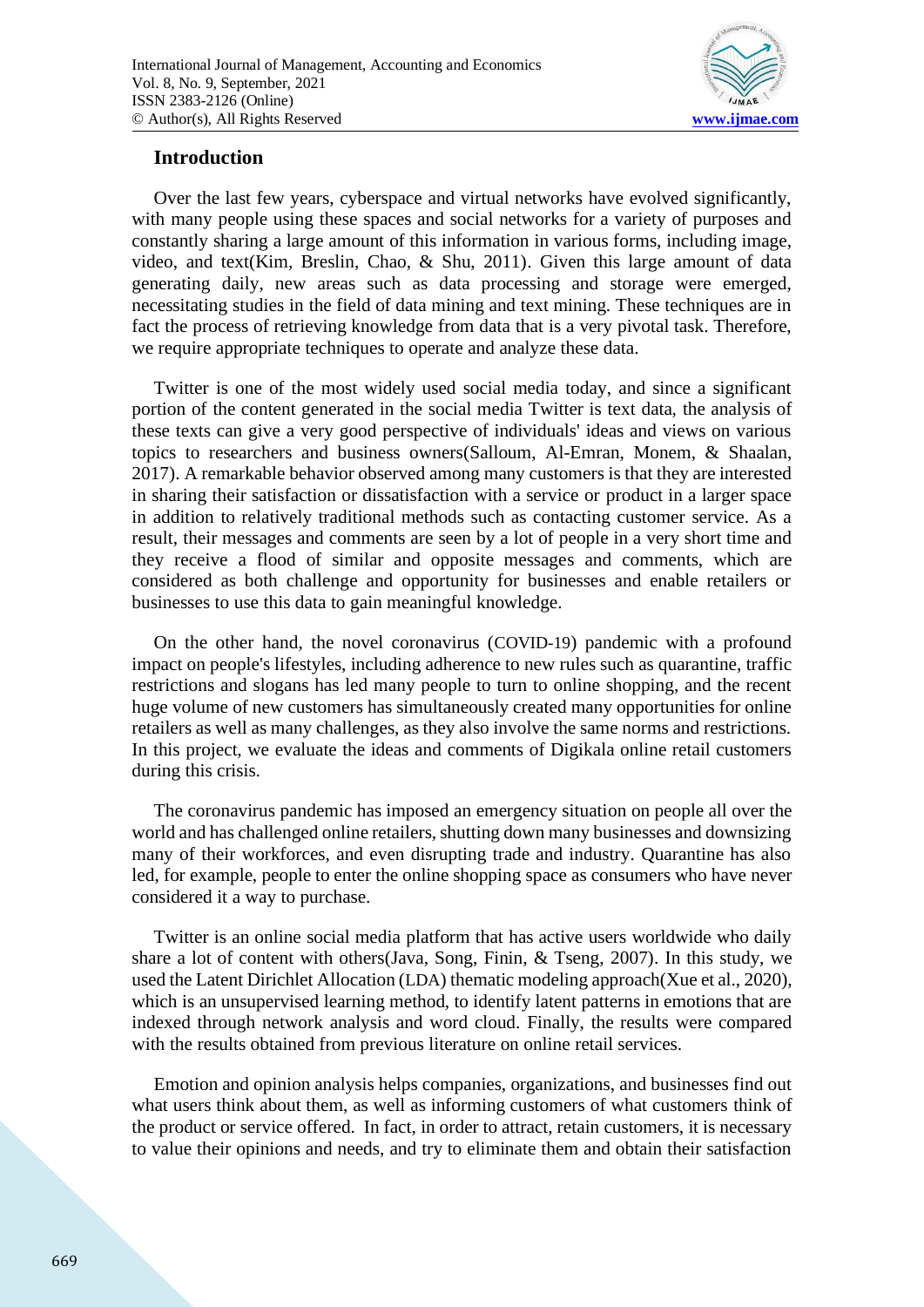

by improving the quality of products and services. Analyzing users' opinions and feelings on Twitter can go a long way in helping customers understand their businesses and enhance their market share and competitive advantage.

This study mainly aims to analyze the feelings of consumers based on their ideas about Digikala online retail during the COVID-19 crisis and to explore the important topics that Twitter users often talk about. This study also attempts to answer the question: What are the most commonly discussed and shared topics among Twitter users about online retail brand?

## **Literature Review**

Online reviews can be used as a major and pivotal information source for researchers to better understand consumers' needs and demands (Chau & Xu, 2012). Their analysis can also facilitate the quality of products and services by identifying customers' demands and new marketing strategies (Loureiro & Kastenholz, 2011) . Reviews allow other individuals to put aside a vague products or services and directly benefit from the experiences of other consumers. Furthermore, some companies encourage customers to leave online reviews for products or services by offering discounts and services (Guo, Barnes, & Jia, 2017).

Social media and technological concepts have revolutionized business-to-business (B2B), business-to-consumer (B2C), and consumer-to-consumer (C2C) communications (Kietzmann, Hermkens, McCarthy, & Silvestre, 2011). The Internet has evolved from a one-way information dissemination platform to a participatory platform, enabling people to be self-media (Li & Wang, 2011). For instance, travelers widely for travel planning utilize search, sharing experiences and travel stories in blogs and online communities, etc. (Leung, Law, van Hoof, & Buhalis, 2013) .

In addition, online customer reviews have become a significant tool for companies and customers to receive and provide feedback on products and services. Marketers utilize online customer surveys as a means of driving firm's and also evaluate customers' feelings towards the brand and their level of real satisfaction (Willemsen, Neijens, Bronner, & Ridder, 2011). Valuable information and knowledge derived from social media are useful for business intelligence at different levels of management in organizations and play a pivotal role in business success (Ramanathan, Subramanian,  $\&$  Parrott, 2017) branding (Cawsey & Rowley, 2016) .For example, (Cawsey & Rowley, 2016) argued that social media is a strategic approach to branding and emphasized that brand image and increasing brand awareness are the most common motivations for presence in social media. (Wang, Yu, & Wei, 2012) suggested that customers use social media to socialize and talk about products, and found that a clear relationship has a positive relationship with customers' insights about a brand's products. Researchers in (Salkhordeh, 2011) provided two results of using social media as follows:

1. A valuable tool for collecting customer feedback to persuade new and existing customers that can build an effective and powerful relationship with the customer to increase brand loyalty.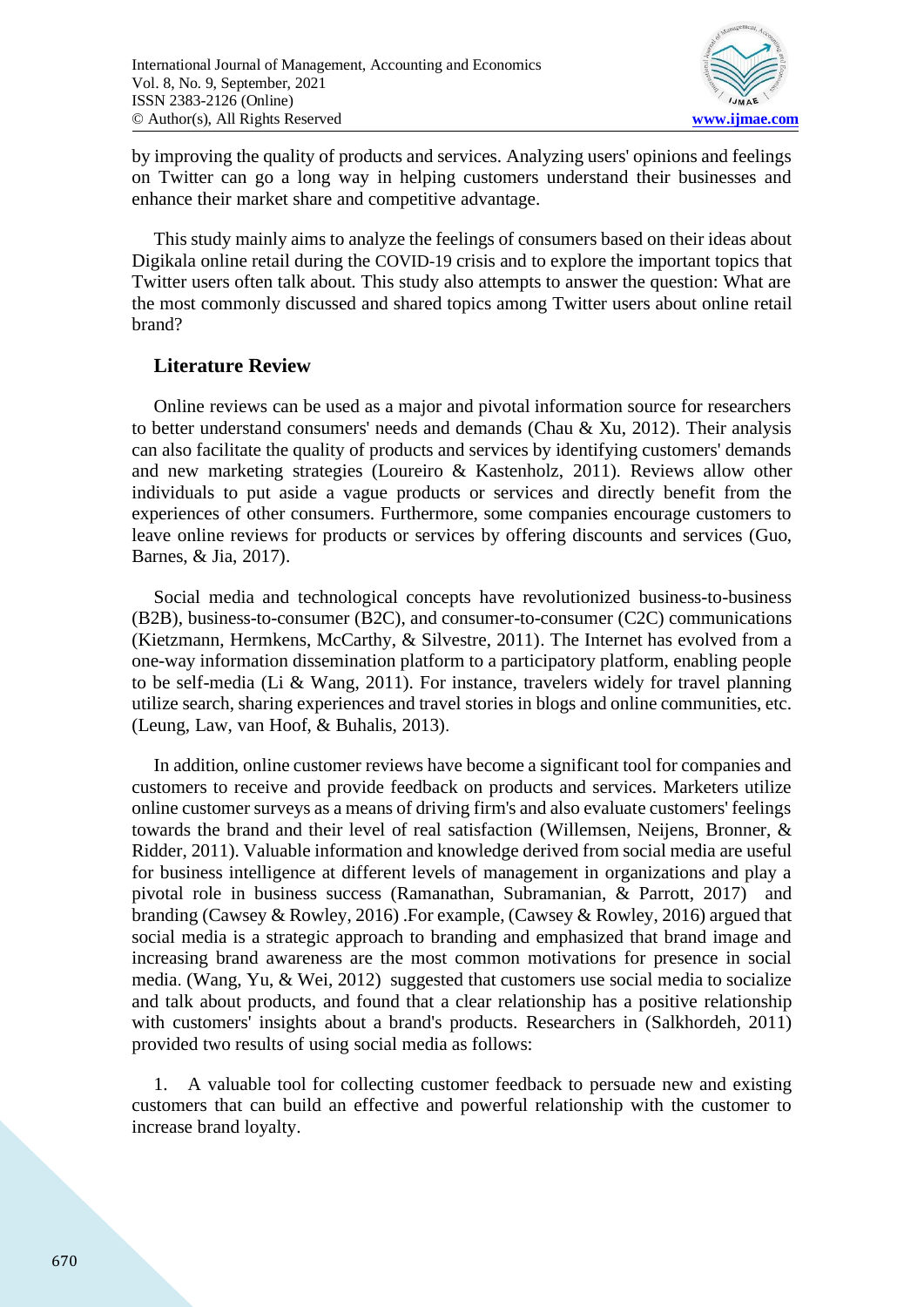

2. Improper application reduces customer trust and lowers the brand value.

Online social media refers to social activities occurring in the online environment, in which Internet users communicate with each other online. The emergence of these virtual communities provides a platform for online consumers to share and exchange their perspectives and information on products or services. This provides great opportunities for retailers, especially online businesses. Moreover, online consumers develop online trust through interactions in virtual communities (Balakrishnan, Dahnil, & Yi, 2014) .

### **Datasets and Pre-Processing**

In this article, data are sourced from (Phantombuster, 2021) and have collected from Twitter. Thus, related hashtag-based tweets were collected in two rounds of three and six months of 2020, of which 70% are related to the six-month period and 30% are related to the next three months. The initial data for the hashtags Digikala and Digi-Kala with a 1 million tweets were received in csv format.

Pre-processing is one of the most important steps when working with data. The better the data is prepared in the pre-processing stage, the better the results will be. In fact, tweets at the time of collection include unnecessary words such as prepositions, numbers, photos, emojis, pronouns, links, etc. that need to be removed from tweets. In addition, we have many retweets in the dataset that must also be deleted. The initial pre-processing of tweets is done in Excel software. One of the branches of preprocessing is refining, which is done by removing the extra rows and columns by filtering the main matrix.

 In the first stage, the reduction of the column dimension is done. It deals with removing the extra columns of Figure (1) like C and D but remaining column B. We also remove columns related to the names and information of the tweeters because they are unnecessary information. Also, 25% of the data was related to the digital goods support department, which are also deleted and related to the step of reducing the rows (Figure 2).

|  | ديجي كالا ؟https://twitter.com/nilgoneabi https://twitter.com/nilgo 2021-01-13T22:33:4 نكردم ،يكم با استقاده اش مشكل دارم 2021 e2000 2021 و221-1312 550 Sat Jan 09 15:17:22 +0000 202                                         |  |  |
|--|-------------------------------------------------------------------------------------------------------------------------------------------------------------------------------------------------------------------------------|--|--|
|  | انبجى كالا   49951-2011-2020-1108/https://twitter.com/Nima74995 https://twitter.com/Nima74995 (بيت المسافران كجا مبكِّرين 800 Saman الاقران كان موقوع 1000 1108/https://twitter.com/Nima74995 https://twitter.com/Nima74995 h |  |  |
|  | ديجى كالا ؟https://twitter.com/NimaRastg https://twitter.com/NimaRastg https://twitter.com/NimaRastg البراني ---ttps هر كارفرماي ابراني ---ttps://twitter.com/NimaRastg https://twitter.com/NimaRastg أعيجي كالا ؟https://twi |  |  |
|  | انبجى كالا 13122:33:49-2021-2021-2021 https://twitter.com/nimche_ra\https://twitter.com/nimcl [ينه خود كالا بكتير؟ https://twitter.com/nimcle_ra\https://twitter.com/nimcl                                                    |  |  |
|  |                                                                                                                                                                                                                               |  |  |
|  | انيجي كالا ؟https://twitter.com/nimetamai.https://twitter.com/nimetamai/ الجناس بد و گرون هم زياد داره 1055×10000 105/14/https://twitter.com/nimetamai/ اختاره 101034:55 +0000 202 @salam70519015                             |  |  |
|  |                                                                                                                                                                                                                               |  |  |
|  | انبجى كالا ؟https://twitter.com/nkm00710 https://twitter.com/nkm00710 https://twitter.com/nkm00710 https://twitter.com/nkm00710 https://twitter.com/nkm00710 https://twitter.com/nkm00710 https://twitter.com/nkm00710 https: |  |  |
|  | انبجى كالا ؟https://twitter.com/nkm00710 https://twitter.com/nkm00710 https://twitter.com/nkm00710 https://twitter.com/nkm00710 https://twitter.com/nkm00710 https://twitter.com/nkm00710 https://twitter.com/nkm00710 https: |  |  |
|  | نيجي كالا   https://twitter.com/Noghteh    https://twitter.com/Noghteh    https://twitter.com/Noghteh افقط من جثمم باكس نيجي كالا رو گرفت؟ تا باكستم كا20 2000، 108:29:27 +0000 و759 59 km                                    |  |  |
|  | انبجى كالا ؟https://twitter.com/Nonecolou.https://twitter.com/Nonecolou.https://twitter.com/Nonec0lou بالتجارة المجموعة المعام 1960 Fri Jan 08 08:00:41-0000 2021 @bazhool أبيجى كالا ؟https://twitter.com/Nonecolou.https:// |  |  |
|  | ديجى كالا https://twitter.com/omid sh1 https://twitter.com/omid 2021-01-13T22:33:4 فاز فروتنده هاى لباس ، كفش تو ديجى كالا نمينهم آني200 1000-1112-1000 107:51:12 +0000 كربجى كالا نمينهم آني                                 |  |  |
|  | انبجى كالا   /https://twitter.com/omidziadz/https://twitter.com/omid 2021-01-13T22:33:4 بجى كالا فيمت لب تاب بين Attps://twitter.com/omidziadz/https://twitter.com/omid 2021-01-13T22:33:4                                    |  |  |

Figure 1. Reducing column dimensions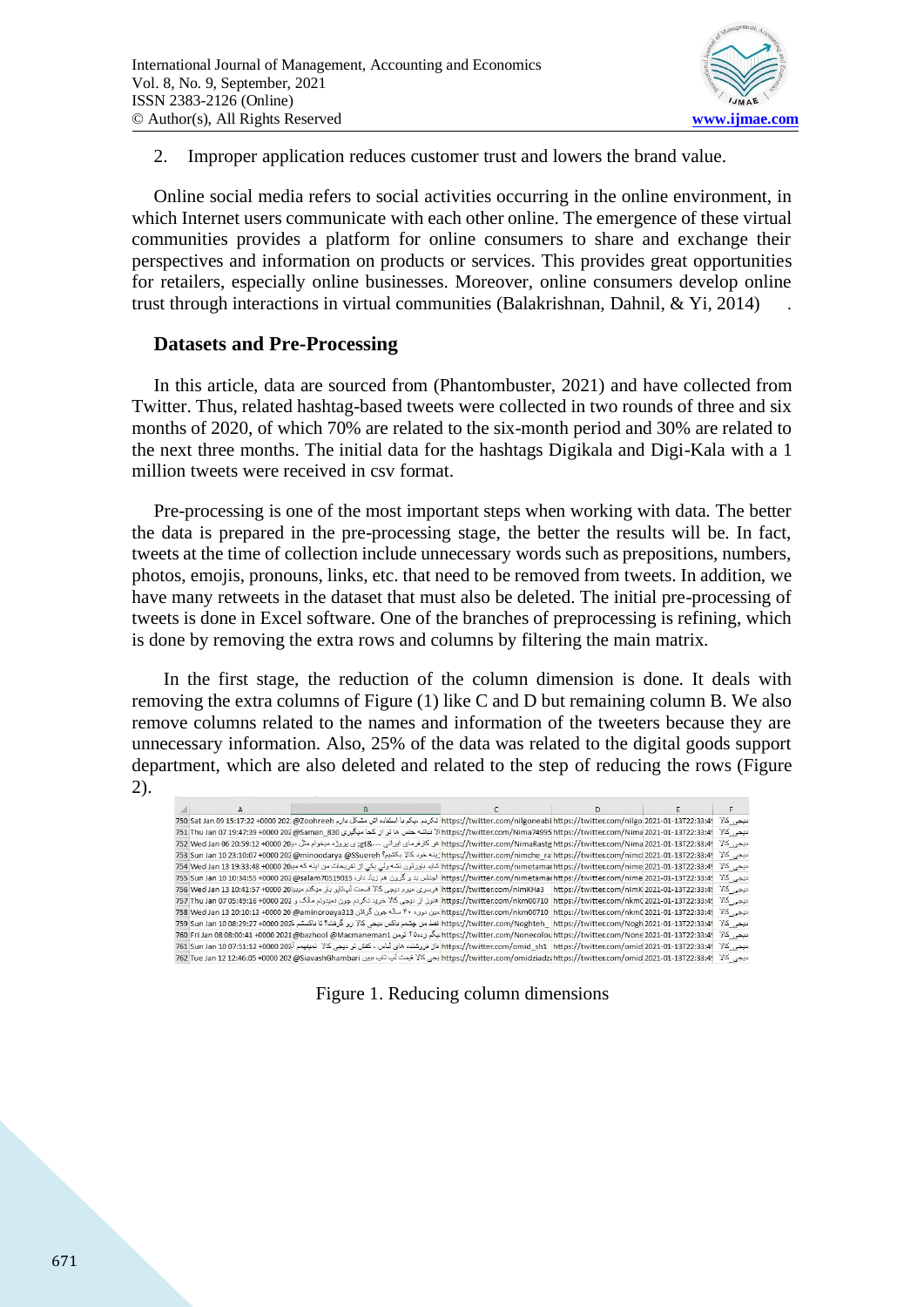

|  | @.امیدواریم لیخندی که زمان رسیدن سفارشتون از دیجیکالا میزنین، سختی انتظار رو تلافی کنهسلام نازنین جان Tue Jan 12 @nazaniin_am                                                                                                 | https://twitter.com/digikalasupport |
|--|-------------------------------------------------------------------------------------------------------------------------------------------------------------------------------------------------------------------------------|-------------------------------------|
|  | https://twitter.com/digikalasupport\ ا کسفارش رو در داورکت ارسال کنین تا بئونیم وضحیت سفارش رو بررسی کنیم و نثیجه رو بهتون اطلاع بدیمسلام آیدا جان https://twitter.com/digikalasupport\ ا کسفارش رو در داورکت ارسال کنین تا ب |                                     |
|  | یرای بررسی و ارائه توضیح دقیق تر لینک کالا رو به ما بدین Hamik91@ 444 Sun Jan 10@                                                                                                                                             | https://twitter.com/digikalasupport |
|  | ه مباركتون باشه و بهخوشي استفاده كنين Sun Jan 10 @homayounmg كم باركتون باشه و بهخوشي استفاده                                                                                                                                 | https://twitter.com/digikalasupport |
|  | ، میکنیم. لَمْفا سَماره سفارسَرَون رو داہریک برای ما ارسال کنین تا این موضوع رو دقویَتر بررسی و پیگیری کنیسلام دوباره 246 Wed Jan 1 @Lostisolated کا                                                                          | https://twitter.com/digikalasupport |
|  | https://twitter.com/digikalasupport و متشری رو تامین کنه. کالاهایی که برچسب قیمت دارن و قیمت مصرف کننده متخصه امکان فروش با قیمت بیشش ندارن سلام 10 (247 Mon Jan 1 @frz_kmn_70                                                |                                     |
|  | .چالش.ها ظرفیت ارسال ما رو کاهش داده و باعث شده بازدهای ارسال کمی طولانیکر از شرایط عادی باشن 248 Thu Jan 07 @stabillox                                                                                                       | https://twitter.com/digikalasupport |
|  | اگه اطلاعاتی دارین دایرکت برامون ارسال کنین تا پیگیری کنیم. در صورت تایید با فروشنده برخورد و قیمت کالا اصلاح میشه 70 Mon Jan 1 @frz_kmn_70                                                                                   | https://twitter.com/digikalasupport |
|  | ن ميزياني از شما باعث افتخارمونه آرمين جان Sun Jan 10 @imadumbghost (250                                                                                                                                                      | https://twitter.com/digikalasupport |
|  | .اميدراريم در خريدهاى بعدى بتونيم تجربه بهترى رو براتون رقم بزنيم 251 Mon Jan 1 @abiyanaki                                                                                                                                    | https://twitter.com/digikalasupport |
|  | لطف میکنین لینک نمونه کالایی که داره با قیمت بالاتر فروخته میشه، در دایرکت ارسال کنین؟ Eri Jan 08 (@esi_the_20                                                                                                                | https://twitter.com/digikalasupport |
|  | https://twitter.com/digikalasupport خریدهاکنن رو اینترنکی انجام مین، در این سرایط ما هم در تلاشیم تا همه سفارشها رو به موقع برای مشتریها ارسال کنوساکم https://twitter.com/digikalasupport                                    |                                     |
|  | https://twitter.com/digikalasupport)بار فروشنده به انبار دیچیکالا، تشتبندی و رفتوآمد همکاران تیم عملیات و همچنین تردد ماموران ارسال ما تحت تاثیر قرار گرفته 254 Thu Jan 07@stabillox بار فروشنده به انبار دیچیکالا، تشتبندی و |                                     |
|  | (; برای وصل شدن به پشتیبانان تلفنی کافیه کمی صبوری کنینسلام علیرضا جان 255 Sun Jan 10 @alirezapt                                                                                                                              | https://twitter.com/digikalasupport |
|  | https://twitter.com/digikalasupport ندەملىت تا تجربه خريد و فروش رو مېسر كنېرابن موارد رو به همكاران پشتيبانى ما اطلاع دادين؟سلام Digisaw89295108 @Digikalasupport                                                            |                                     |
|  | در دایرکت با ما در ارتباط باشین ها اگه سوالی هست در خدمتیمسلام 25 Tue Jan 12 @shabgard_98                                                                                                                                     | https://twitter.com/digikalasupport |
|  | @لطفا به برادرتون سلام ما رو برسونين و بگين باعث افتخارمونه كه روي ما حساب ميكثه Passionfruitam@ (258 Thu Jan 0                                                                                                               | https://twitter.com/digikalasupport |
|  | https://twitter.com/digikalasupport رو به هراه یک کد کخفیف عذرخواهی بازگشت میدپریرای عدم تامین به مرقم کتاب ازترن عذرخواهی میکنیسلام میلاد جان https://twitter.com/digikalasupport یا در به همراه وکث کخفیف عذرخواهی این به م |                                     |
|  | .امپدراریم بنّرنبم این میزان عدم نامین رو هم به حداقل برسرنبم و نجریه خوشایندی از خرید برای مشتریها رو 260 Sun Jan 10 @miladjef                                                                                               | https://twitter.com/digikalasupport |

Figure 2. Reducing raw dimensions

The next step is to delete spams. Spams are those tweets which do not contain specific information and can be deleted. We also remove and delete tweets that contain only attachments such as a photo or video without text content with the hashtag Digikala. Some of the tweets contained inappropriate words that we put in the so-called insult subcategory and are not counted as spams.

### **Thematic Modeling**

One of the popular tools for extracting topics on social networks and facilitating researchers' understanding of large unstructured datasets is thematic modeling. To find the topics, we use the LDA (Linear discriminant analysis) algorithm, a statistical model used to identify the main topics discussed in a set of documents. This model receives a set of documents and cluster a set of topics. Each topic contains a set of words. This requires defining the number of topics represented by k for modeling distributions.

#### **Latent Dirichlet Allocation**

The LDA is a potentially productive model of a data set. First introduced in 2003 (Blei, Ng,  $\&$  Jordan, 2003) it is one of the most popular methods in subject modeling. The LDA indicates topics with word probabilities. The words that are most likely in each topic usually give us a good idea of what the topic is about. The LDA is an unsupervised method for modeling large datasets that is the most common method of subject modeling. The LDA assumes that each document can be shown as a potential distribution on hidden subjects(Chen, Zou, Cheng, & Xie, 2020), and that distribution distributes the subject in all documents of a former common Dirichlet. Each topic in the LDA model is also shown as a possible distribution on words, and the word distribution of topics also shares a previous common Dirichlet.

Having a set D consisting of M document, with document d containing  $N_d$  words  $(d\in 1,...M)$ . D models can be made according to the following generating process: A) Choose a polynomial distribution of *ϕt* for the subject *t(t*∈*{*1*, …,T})* from the Dirichlet distribution with the parameter β.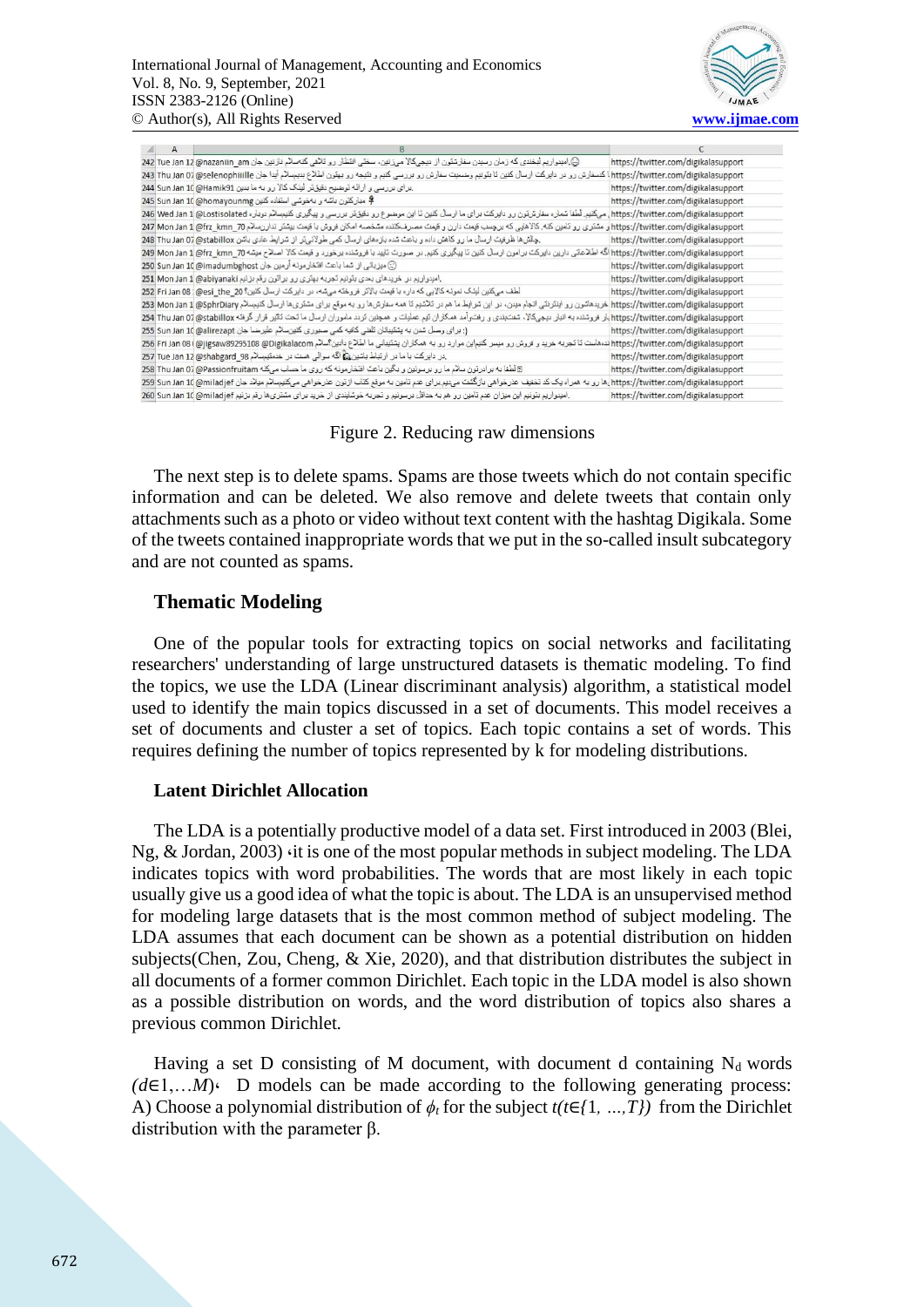

B) Choose a polynomial distribution  $\theta$  *d* for the document  $d$  ( $d \in \{1, ..., M\}$ ) from the Dirichlet distribution or parameter α.

- C) for a word  $w_n$  ( $n \in \{1, ..., N_d\}$ ) in document d,
- 1. Select a  $z_n$  subject from  $\theta_d$ .
- 2. Choose a word w<sub>n</sub> from  $\phi$ <sub>zn</sub>.

In the above generative process, words in documents are the only observed variables while the rest are hidden variables ( $\theta$  and  $\phi$ ) and hyper parameters ( $\alpha$  and  $\beta$ ). In order to deduce the hidden variables and hyper parameters, the probability of the observed data D is calculated as follows and maximized:

$$
P(D|\alpha,\beta) = \prod_{d=1}^{M} \int p(\theta_d|\alpha) (\prod_{n=1}^{N_d} \sum_{z_{dn}} p(Z_{dn}|\theta_d) P(w_{dn}|z_{dn}, \beta)) d\theta_d
$$
\n(1)

The specified parameters are  $\alpha$  for the previous Dirichlet topic and the word distribution on the topics, which is called the Dirichlet β distribution. T is the number of topics, M is the document number and N is the word size. Dirichlet polynomial pairs are considered as  $(\alpha, \beta)$  for thematic distributions at the data set level. The pair of Dirichlet polynomials for subject-word distributions are called (β,  $\phi$ ).  $\Theta_d$  variables are document related variables that are sampled in each document. The  $z<sub>dn</sub>$  w<sub>dn</sub> variables are word related variables and are sampled for each word in each text document(Vayansky & Kumar, 2020).

When importing documents (tweets) from Python after pre-processing to apply the LDA, the data will be processed into tables of pre-processed text and there will be a record. Now each word in each record needs to be semantic. In this way, the words of each record are automatically checked and matched using the libraries defined for the Persian language that are used and categorized in Python. Some words are adverbial, complementary, pronoun and object, so they are not used to make meta-words, so they are removed and only nouns and verbs with emotional meanings remain. To facilitate work in the Python environment, many words were manually rooted in the preprocessing stage so there is no re-rooting. Then some of the words match the words of one of the dictionaries and some of them match the words of another dictionary until all the words in the document are matched. In this way, the words that match a dictionary form a cluster. Now, if a word in a document is repeated many times, it has a higher frequency, so in a word cloud, which is based on frequency, it will be in the center of the cloud, indicating the importance of the word in the document. If a word is in the center of the cluster, it is based on the frequency of the word in the document. All code used in the Python environment uses packages in Python that can be called by calling any of the packages. Packages used in Python are Tweepy, Pandaz, Sklearn, WordCloudFa, Matplotlib and, pyLDAvis.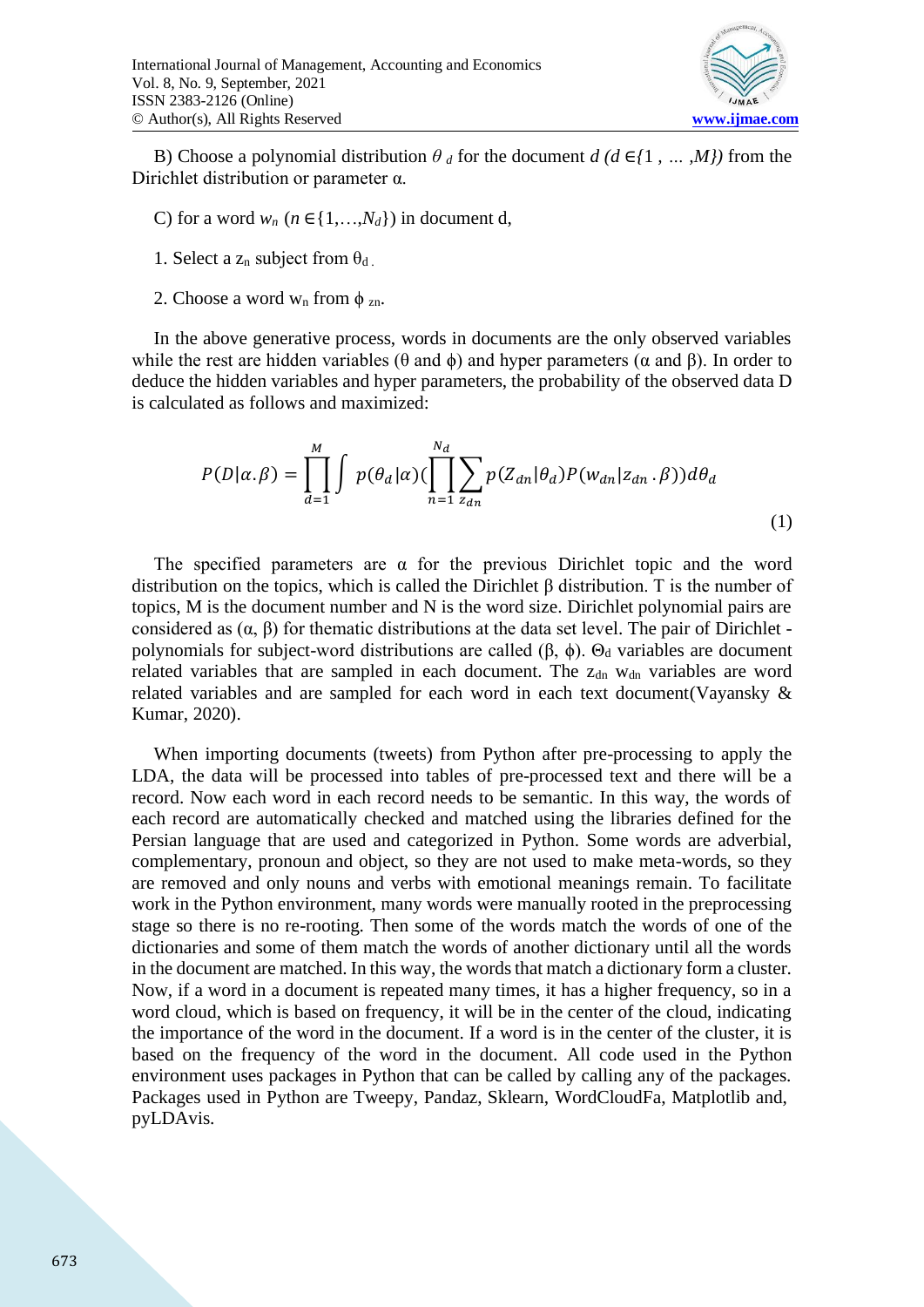

### **Analysis and Results**

In this section, the results of the LDA thematic model analysis from their tweet collections are presented. it has been demonstrated the results using word cloud on key topics and related topics to identify important factors for online retail. we compared the factors found in the LDA analysis with existing online retail literature. In this study, we selected the total number of topics for clustering from 2 to 5 topics, which was finally enough to present the display of  $K = 2$  subject, but the result of clustering performance up to  $k = 5$  will be shown in the next section based on f1 criteria. In this section, we will deal with the results of clusters and word clouds. Figures 3 and 4 are the clustering results of the last three months. Figure 3 is related to the first cluster (first topic) and Figure 4 is related to the second topic. As can be seen, in these two forms, the center of the clusters, which are the largest words in the word cloud, are the words price and insult, respectively. But first, before the secondary studies, it is important to mention a few points.



Figure 3. Result of the first cluster clustering in the data of the last three months

First, part of the dissatisfaction was due to the sudden devaluation of the national currency and the subsequent rise in prices of goods and products, and second, the dissatisfaction of public opinion with the events and sexual harassment, due to one of the managers of Digikala, which was widely discussed on Twitter. It damaged the brand value and made users distrustful. The third case was the start of a new phase of quarantine and restrictions, which in turn led to a significant increase in online shopping requests, and it is understandable that dissatisfaction will increase because the network was not prepared to deal with this volume of customers and causes a decline. Quality in services, for example, complaints Figure 3 like errors in sending and increasing delivery delay are often seen in tweets. According to the word clouds, we realize that the most important areas of dissatisfaction in the last three months are related to prices, which, as we mentioned, can be an important factor in the changes of the national currency. But as an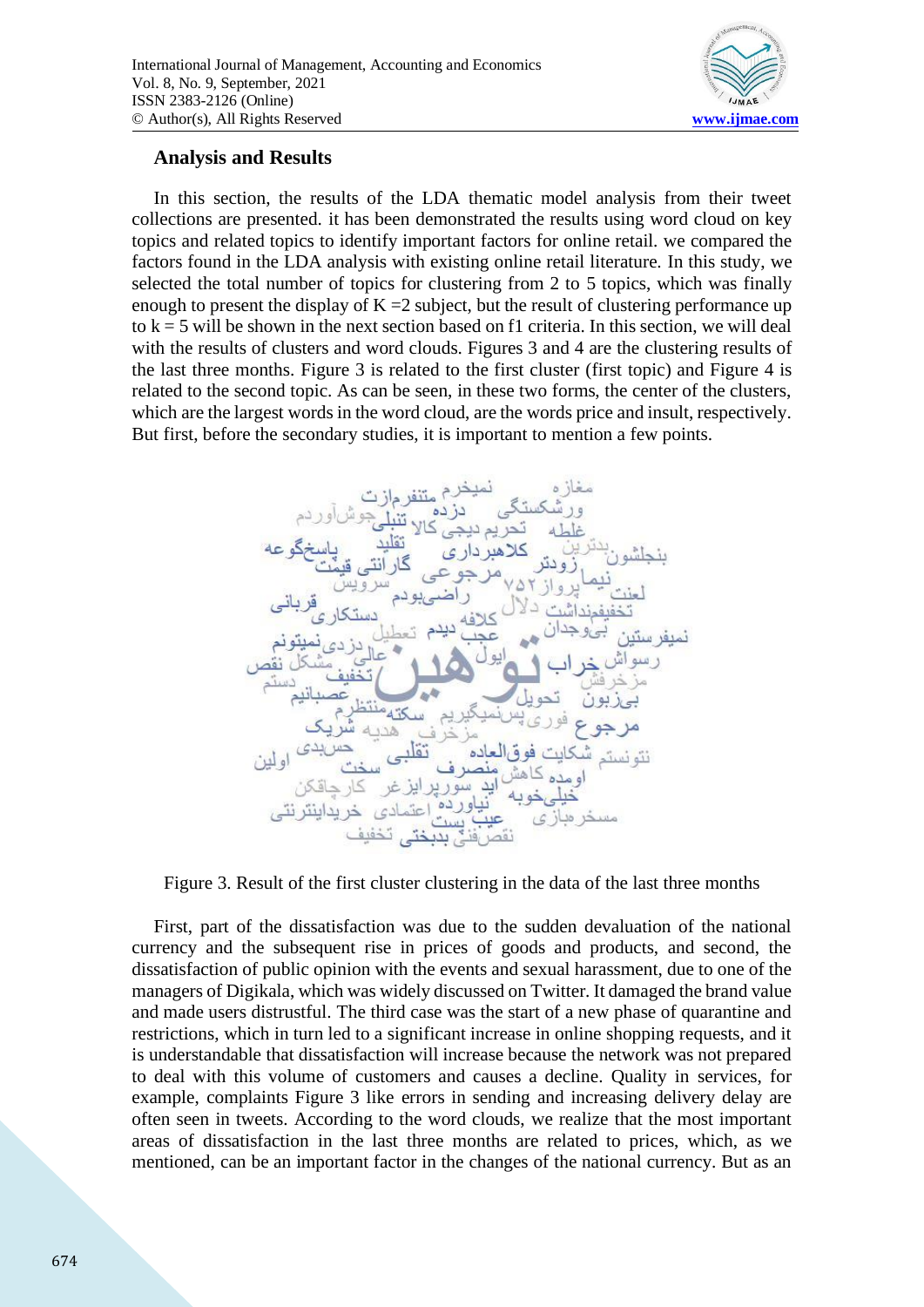

influential factor along with other words related to retail services according to previous studies are listed in the following tables.



Figure 4. Result of the second cluster clustering in the data of the last three months

| Subject  | Word               | Parameter                                 | Description                                                            | Source                                     |
|----------|--------------------|-------------------------------------------|------------------------------------------------------------------------|--------------------------------------------|
|          | Price              | Product price                             | Product selling price                                                  | (Fang et al., 2014)                        |
| Product  | unavailable        | Product<br>availability                   | Availability of<br>products in the store<br>for potential<br>customers | (Chang et al., 2004)                       |
|          | used               | Product<br>experience                     | Product comments<br>and evaluations                                    | (Brakus et al., 2009)                      |
| Delivery | mistake            | Making mistake<br>and delay in<br>sending | Making mistake and<br>delay in sending<br>product                      | (Xu, Wang, Li, &<br>Haghighi, 2017)        |
| services | Taking too<br>long | Delivery<br>schedule                      | Timely delivery,<br>Receive the product<br>on time                     | (Cheung et al., 2008;<br>Luo et al., 2012) |

Table 1. Clustering results of the first cluster of data of the last three months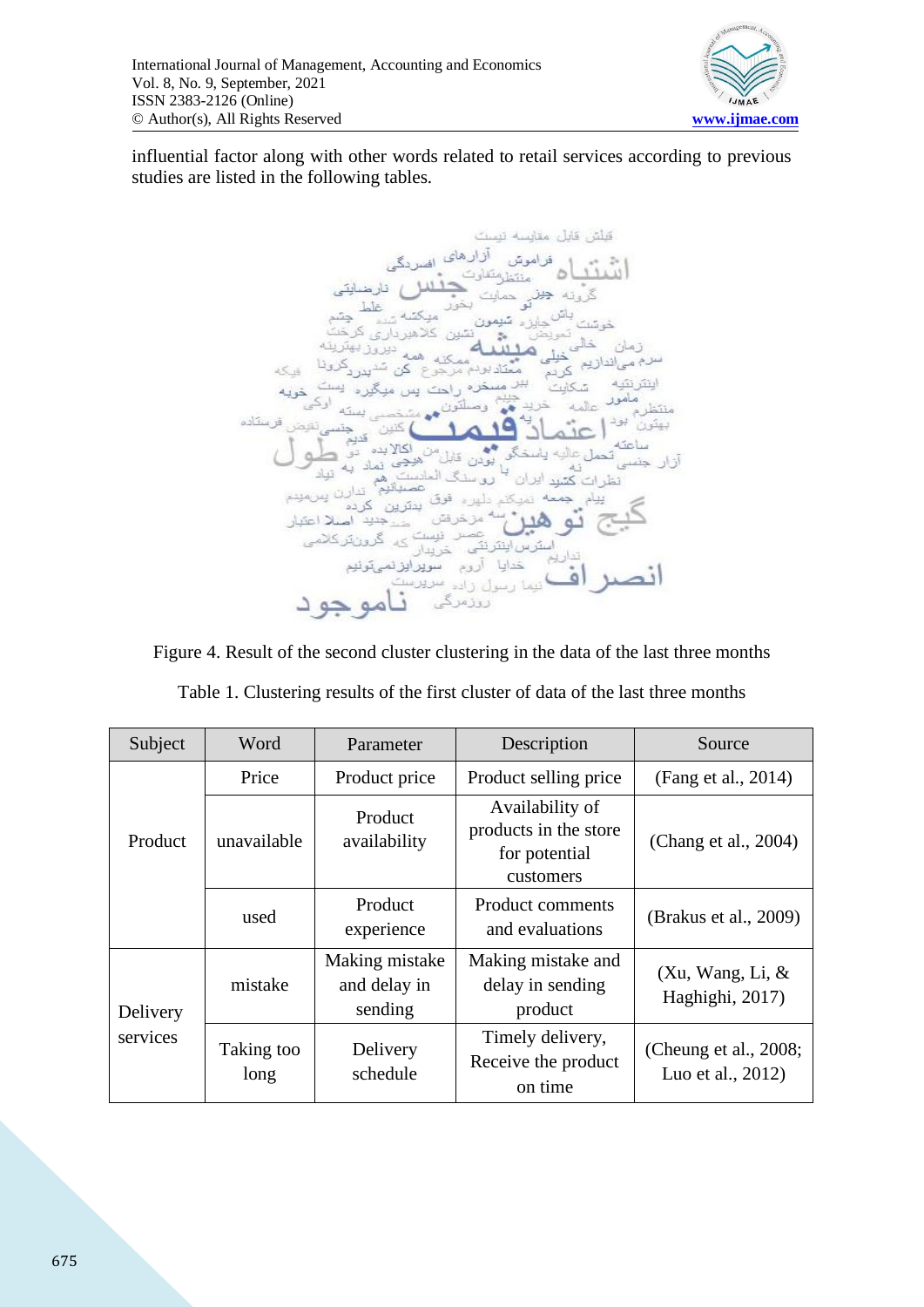

According to Table 1 and the word cloud of Figure 1, it is clear that words such as" non-available" and "used" are related to dissatisfaction of the product section and the "mistake" and "taking too long" are related to the delivery section. But the center of the cluster, which is "price", has the most weight in the cluster, does not indicate a negative or positive feeling, but it was the most discussed issue at the time, which, as we mentioned, seems normal given the reducing the value of currency rate. Words such as "dissatisfaction", "distrust" and "insult" indicate general dissatisfaction and words such as "excellent", "discount", and "excellent" have positive meanings. But words like "addict" were actually related to a few tweets that indicate that customers are satisfied with your purchase from Digikala, and that you are addicted to online shopping, and it does not necessarily have a negative connotation here. Even words like "price", although emotionally neutral in meaning, are included in this cluster because they are placed next to other words that have a positive or negative meaning. Although Digikala has seen an increase in the volume of purchases by users during this period, for various reasons, most of the words that have more weight in the cluster have negative meanings.

According to Figure 2 and Table 2, we see that in the second cluster head, the word "insult" has a very high weight because in preprocessing we converted about 30 insulting words into "insult". Other words like "well done", "Excellent", "Very Good", "Surprise", and "Gift Discount" are positive, and most other words are negative. However, in this cluster, according to the table of words such as "counterfeit", "broken", and "defective" are related to the product area and words such as "waiting", do not send and earlier in the field of delivery of goods and customer service section includes words such as responsive, reference, it is a guarantee. Since words like "hate", "bad feeling", and "clutter" are next to "insult" in this cluster, these words are most likely selected from a dictionary and require clusters so that the cluster does not focus so much on negative words and emotions.

The clustering results for the last six months are shown in Figures 3 and 4. Figure 3, as shown in Figure 2, shows that in this time period, the word "insult" has a lot of weight, which was mentioned above with the same logic. In the second place is "omitted" and "earlier", and some other words have almost the same frequency. A noteworthy figure in this figure refers to a time when users on Twitter were talking about replacing Digikala with a platform with similar services. Words like "troob", "hojrak", "marketing", and "raghib govah" are competitors.

Figure 4 shows the result of the second clustering in the last six months, which again, like Figure 2, deals with the issue of high weight "cost". Words and topics related to economic issues are mostly seen in this form. By examining these forms, it shows that clustering is meaningful and appropriately segregates related topics and places them in a cluster, not just on the basis of frequency. But due to the small number of topics and limiting it to two topics, unrelated words can also be seen in this form.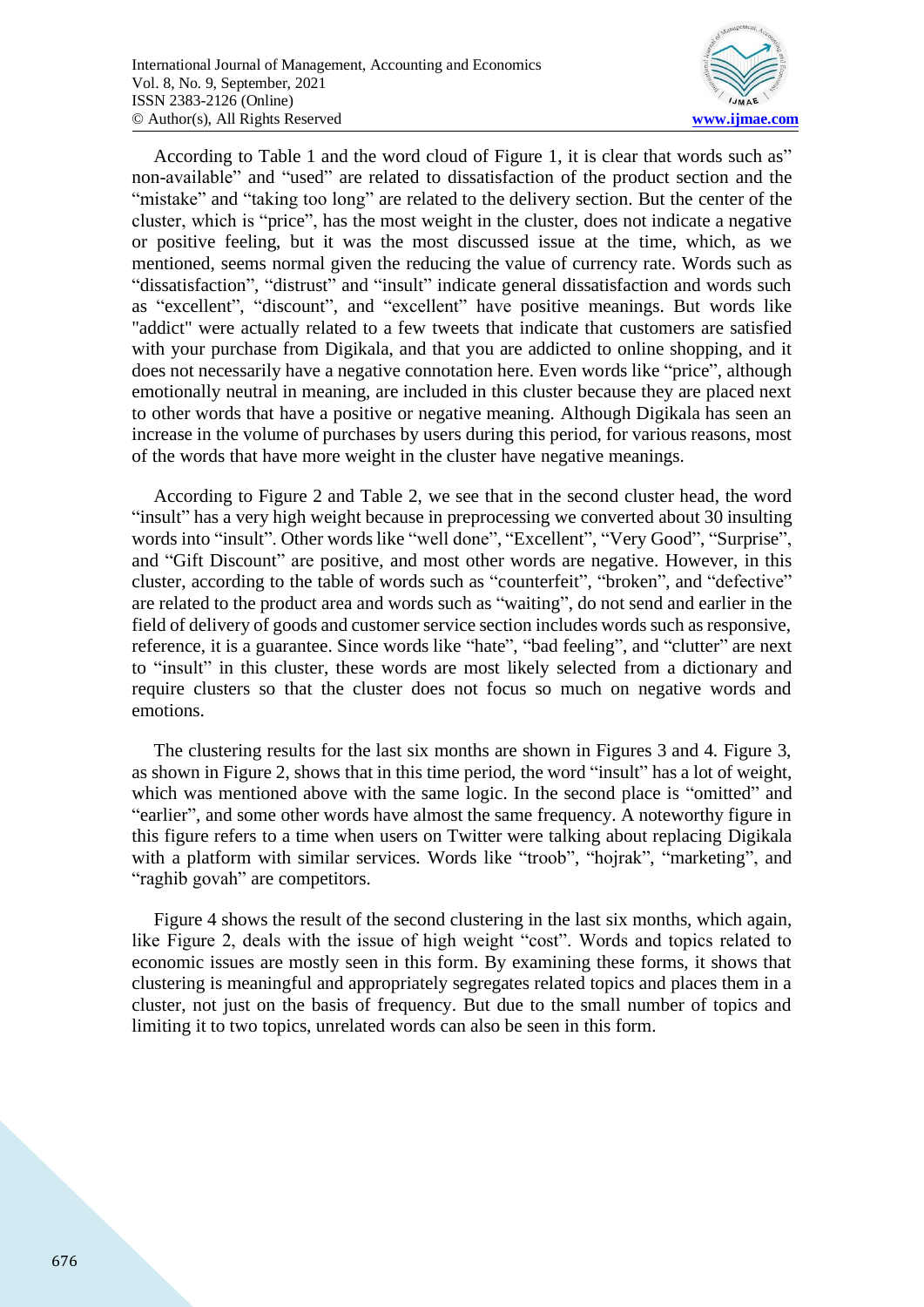

| Subject                     | Word                            | Parameter             | Description                                                                                        | Source                                           |
|-----------------------------|---------------------------------|-----------------------|----------------------------------------------------------------------------------------------------|--------------------------------------------------|
|                             | Cost                            | Product price         | Product selling price                                                                              | (Fang et al.,<br>2014) (Luo et<br>al., 2012)     |
|                             | Fake                            | Product<br>knowledge  | Knowledge about<br>the product                                                                     | )Lim & Chung,<br>2011)                           |
|                             | <b>Broken</b>                   |                       |                                                                                                    |                                                  |
| Product                     | Defect /<br>technical<br>defect | Product<br>experience | Consumers directly<br>or indirectly express<br>their opinions and<br>evaluate products             | (Brakus,<br>Schmitt, &<br>Zarantonello,<br>2009) |
|                             | Defect                          |                       |                                                                                                    |                                                  |
|                             | Waiting                         |                       | Timely delivery,<br>receiving the<br>shipment according<br>to the guaranteed<br>time               |                                                  |
|                             | Not Sent                        |                       |                                                                                                    | Cheung, Lee, $&$<br>Rabjohn, 2008)               |
| Delivery<br>services        | Sooner                          | Delivery<br>schedule  | Timely delivery,<br>receiving the<br>shipment according<br>to the guaranteed<br>time               | (Luo et al.,<br>2012)                            |
|                             | Immediate                       |                       |                                                                                                    |                                                  |
|                             | Post                            |                       |                                                                                                    |                                                  |
|                             | Responsive                      | responsiveness        | Immediate response<br>to customer requests<br>and complaints                                       | (Francis $&$<br>White, 2002)                     |
| Customer<br><b>Services</b> | Reference                       | Return and<br>Refund  | Simplicity in return<br>the product or<br>refunding it                                             | (Ahn et al.,<br>2004) (King et<br>al., 2014)     |
|                             | Warranty                        |                       |                                                                                                    |                                                  |
|                             | Service                         | Customer<br>support   | Following up the<br>service after<br>receiving the cost of<br>received feedbacks<br>from the staff | (Francis, 2007)<br>(J. E. Francis,<br>2009)      |
|                             | Complaint                       | Empathy               | Understand customer<br>requirements and<br>references                                              | (Ahn et al.,<br>2004)                            |

# Table 2. Results of the second clustering data of the last three months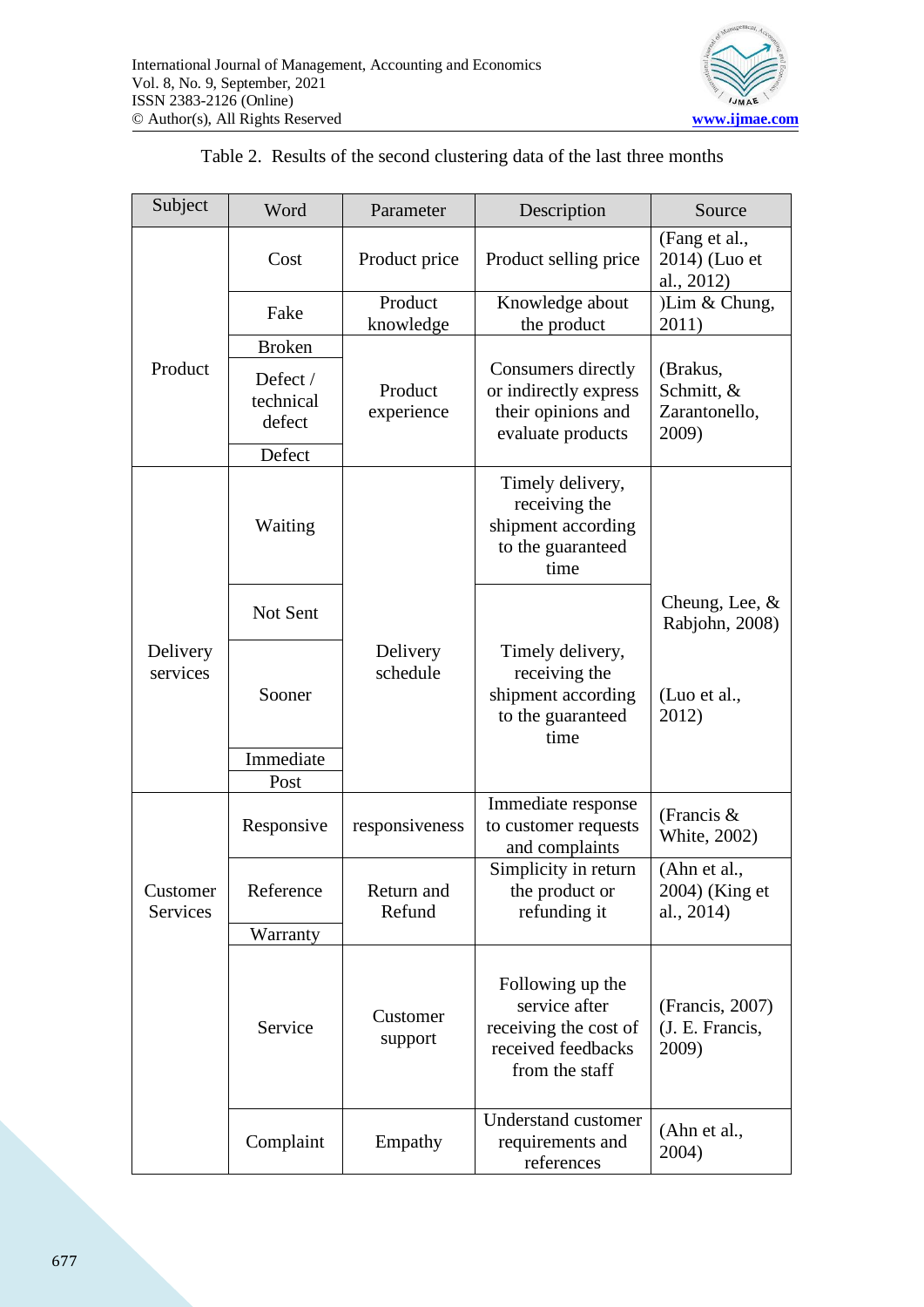



Figure 5. The result of the first cluster in the last six months



Figure 6. The result of the second cluster in the last six months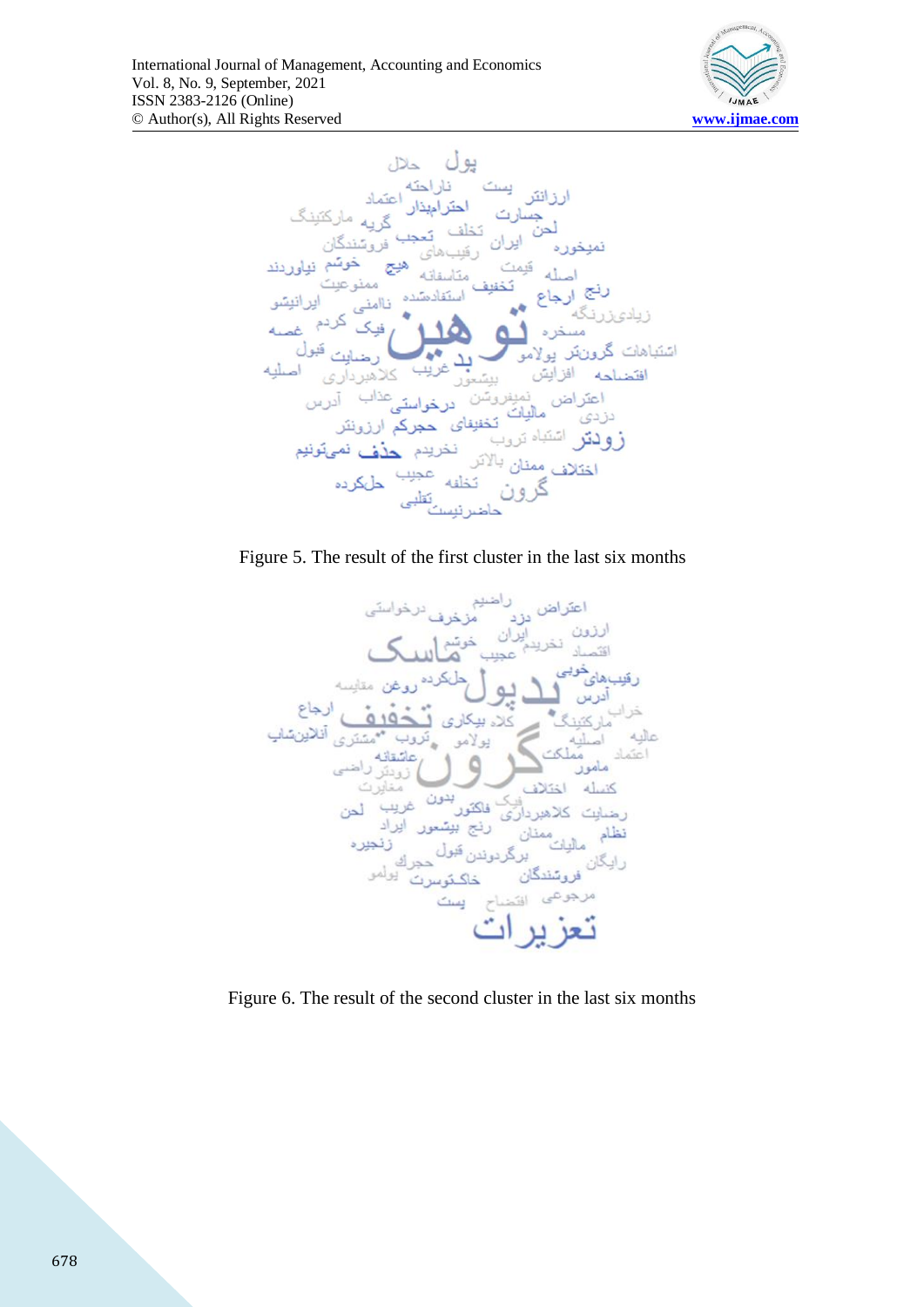



Polt 1. Comparison of F1 results of data clustering values over time

The results of clustering clusters in online retail services are as follows:

- Clustering of first clusters of the first three month shows that user's main concern area was about "product" and "delivery related services".

- Clustering results of the second clusters of the first three months shows that concern area in this cluster is mainly about "product", "delivery related services" with more components than the first clusters. and many words related to "customer service" was obtained.

- In the clustering of the first clusters of the first six months' increase of words related to "product" and after that "delivery related services" and "customer service" were obtained.

- Clustering results of the second clusters of the second six months showed that "product", "delivery related services" and "customer service" were the main concern areas and were more discussed among twitter users.

With a closer look to the issue that was just discovered, one can receive important managerial topics: to pay more attention to customer's needs for creating new strategies to overcome those needs and to create new ways for development. Creating a bond with customer and pay more attention to customer relationship has to be a priority for firms. Social media platforms have to be utilized for achieving the desired results. Social media platforms are places where customers talk about their needs and concern areas, therefor effective social media management allows companies to listen more and pay more attention to these needs. Unlike traditional approaches where firms tend to talk more and promote themselves rather than listening. Social media era gave this opportunity to businesses to talk less and listen more which has more benefits to it.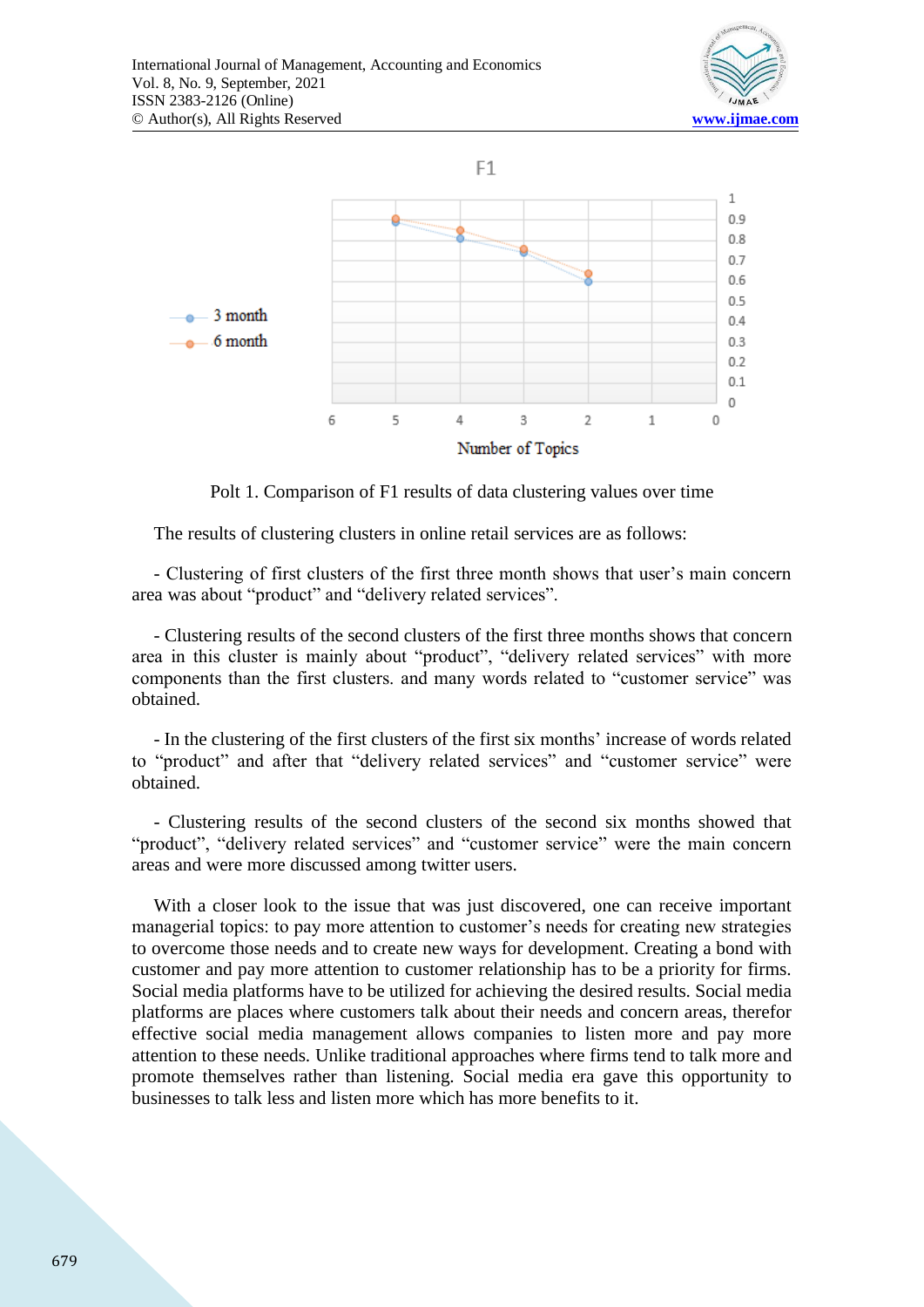

### **Conclusion**

The main goal of this study was to explore repeated topics and to identify customer's sentiments about Digikala online retailing by collecting fair data from Twitter. The reason why Twitter was chosen for this study is the presence of real and potential customers of online shopping according to age range. Also following up tweet threads are much simpler than other social media platforms like Instagram. To understand what topics are discussed often in this platform, a text mining clustering algorithm -which also considers term weights- called LDA was used to classify clusters based on their topics. To process tweets, two different time ranges in 2020 were used. The year which was started with Covid-19 in Iran and faced businesses with several crises. But the data used for this study were collected after three months since the crisis started. Because we wanted the results to be fair, therefor, a three-month gap was considered for the retail to explore the dimensions of the accident. To evaluate the clustering performance of the two cluster clustering, word clouds were made. Center word of these clusters which had the most weights in the last three and six months was as followed:

- For three months: Price, insults, expensive, and face masks are related to online retail services.

- For six months: Unavailable, taking too long, wrong, product, refund, broken, original, responsiveness, guaranty, trust, etc.

Then F1 Evaluation criteria were used to evaluate the clusters themselves. Index results show that with five clusters, a 90 percent result can be reached. This means that the input data had at least five topics.

Referring to the F1 diagram, we find that the number of topics is at best  $5 = k$  topics. Since we faced systemic limitations in this study, it is suggested that this number of topics be considered more than 5 categories. Also, the small number of topics and the fact that we only examined Digikala datasets, in future studies, the use of data from other companies, brands and competitors to compare areas of concern and discussion of users and customers will be very useful.

By paying attention to the topics that were discovered, important management issues can be obtained from the results and customers' needs can be considered more, and new strategies and development can be considered. Communicating with customers should be a priority for companies, and social media platforms should be fully utilized to achieve the desired result. Effective social media management gives companies access to a place where customers meet and talk, and enables them to understand and listen to their customers' concerns. Unlike traditional methods, in which companies tend to talk rather than listen, the age of social media provides companies with the opportunity to talk less and listen more.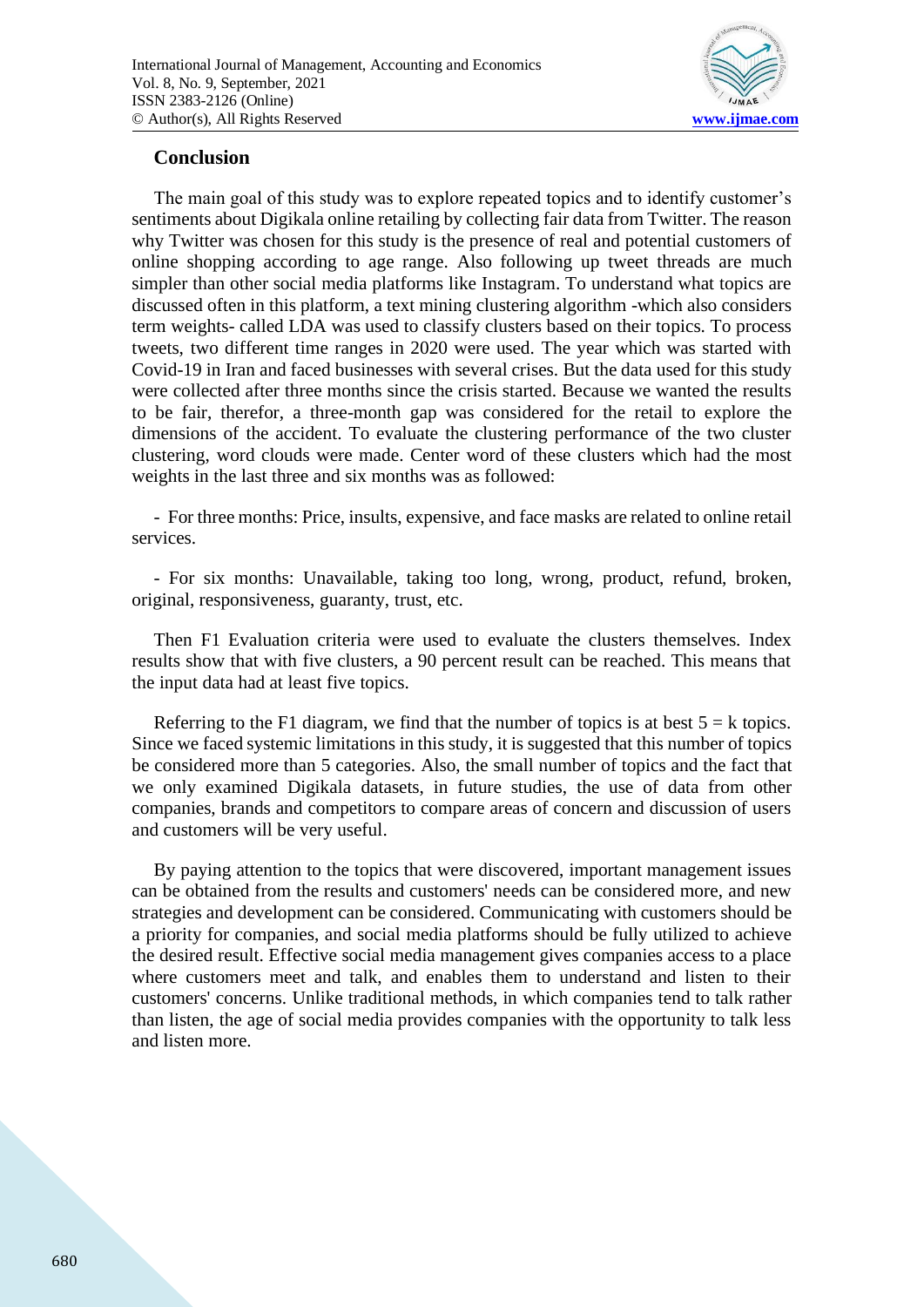

#### **References**

- Balakrishnan, B. K., Dahnil, M. I., & Yi, W. J. (2014). The impact of social media marketing medium toward purchase intention and brand loyalty among generation Y. Procedia-Social and Behavioral Sciences, 148, 177-185.
- Blei, D. M., Ng, A. Y., & Jordan, M. I. (2003). Latent dirichlet allocation. the Journal of machine Learning research, 3, 993-1022.
- Brakus, J. J., Schmitt, B. H., & Zarantonello, L. (2009). Brand experience: what is it? How is it measured? Does it affect loyalty? Journal of marketing, 73(3), 52-68.
- Cawsey, T., & Rowley, J. (2016). Social media brand building strategies in B2B companies. Marketing Intelligence & Planning.
- Chau, M., & Xu, J. (2012). Business intelligence in blogs: Understanding consumer interactions and communities. MIS quarterly, 1189-1216.
- Chen, X., Zou, D., Cheng, G., & Xie, H. (2020). Detecting latent topics and trends in educational technologies over four decades using structural topic modeling: A retrospective of all volumes of Computers & Education. Computers & Education, 151, 103855.
- Cheung, C. M., Lee, M. K., & Rabjohn, N. (2008). The impact of electronic word‐of‐ mouth: The adoption of online opinions in online customer communities. Internet research.
- Fang, Y., Qureshi, I., Sun, H., McCole, P., Ramsey, E., & Lim, K. H. (2014). Trust, satisfaction, and online repurchase intention. MIS quarterly, 38(2), 407-A409.
- Francis, J. E. (2007). Internet retailing quality: one size does not fit all. Managing Service Quality: An International Journal.
- Francis, J. E., & White, L. (2002). PIRQUAL: a scale for measuring customer expectations and perceptions of quality in internet retailing. K. Evans & L. Scheer (Eds.), 263-270.
- Guo, Y., Barnes, S. J., & Jia, Q. (2017). Mining meaning from online ratings and reviews: Tourist satisfaction analysis using latent dirichlet allocation. Tourism management, 59, 467-483.
- Java, A., Song, X., Finin, T., & Tseng, B. (2007). Why we twitter: understanding microblogging usage and communities. Paper presented at the Proceedings of the 9th WebKDD and 1st SNA-KDD 2007 workshop on Web mining and social network analysis.
- Kietzmann, J. H., Hermkens, K., McCarthy, I. P., & Silvestre, B. S. (2011). Social media? Get serious! Understanding the functional building blocks of social media. Business horizons, 54(3), 241-251.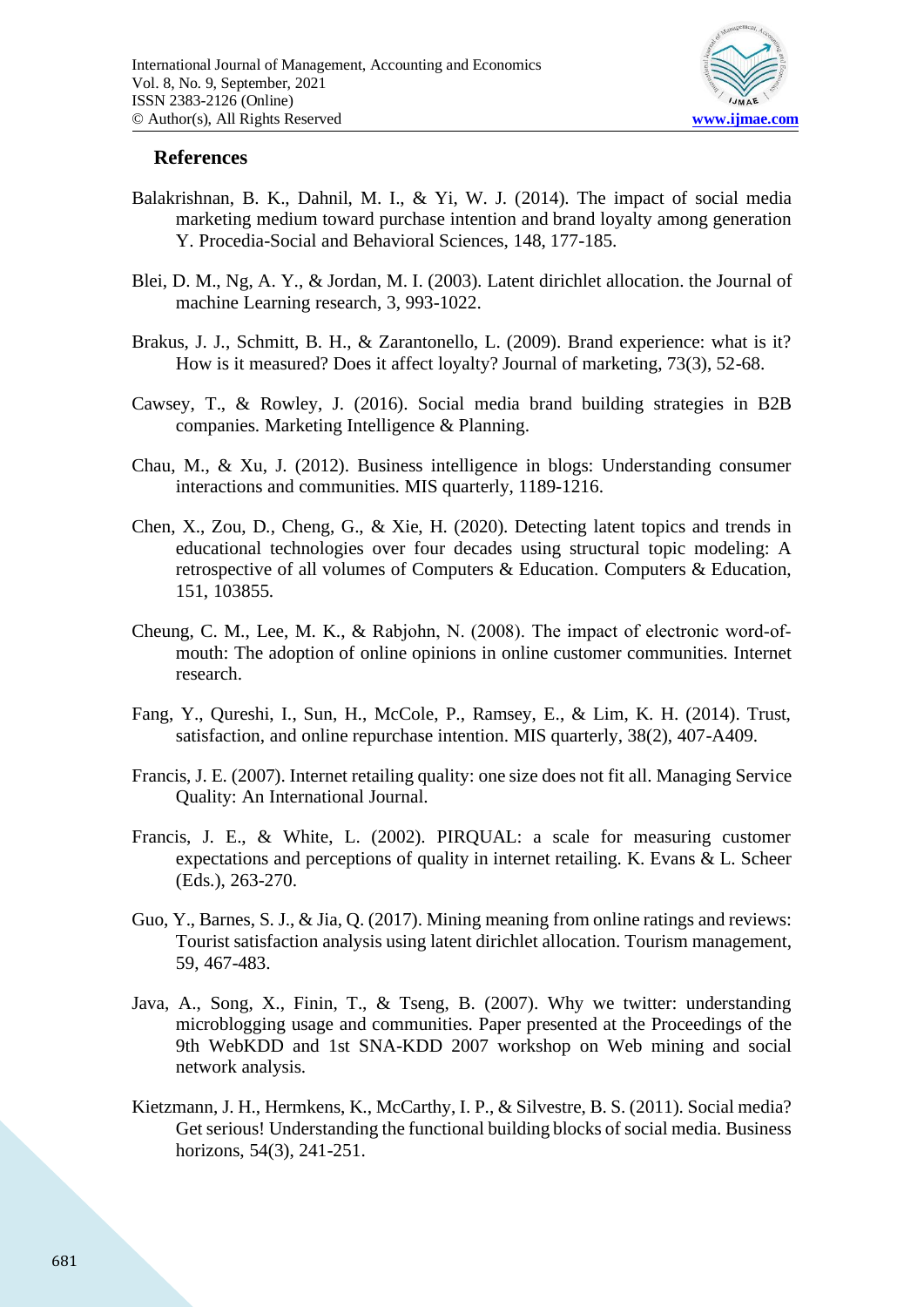

- Kim, H.-L., Breslin, J. G., Chao, H.-C., & Shu, L. (2011). Evolution of social networks based on tagging practices. IEEE Transactions on Services Computing, 6(2), 252- 261.
- Li, X., & Wang, Y. (2011). China in the eyes of western travelers as represented in travel blogs. Journal of Travel & Tourism Marketing, 28(7), 689-719.
- Lim, B. C., & Chung, C. M. (2011). The impact of word-of-mouth communication on attribute evaluation. Journal of Business Research, 64(1), 18-23.
- Loureiro, S. M. C., & Kastenholz, E. (2011). Corporate reputation, satisfaction, delight, and loyalty towards rural lodging units in Portugal. International Journal of Hospitality Management, 30(3), 575-583.
- Phantombuster. (2021). Code-free automations and data extraction. Retrieved from https://phantombuster.com/
- Ramanathan, U., Subramanian, N., & Parrott, G. (2017). Role of social media in retail network operations and marketing to enhance customer satisfaction. International Journal of Operations & Production Management.
- Salkhordeh, P. (2011). Key issues in use of social networking in hospitality industry: 2009.
- Salloum, S. A., Al-Emran, M., Monem, A. A., & Shaalan, K. (2017). A survey of text mining in social media: facebook and twitter perspectives. Adv. Sci. Technol. Eng. Syst. J, 2(1), 127-133.
- Vayansky, I., & Kumar, S. A. (2020). A review of topic modeling methods. Information Systems, 94, 101582.
- Wang, X., Yu, C., & Wei, Y. (2012). Social media peer communication and impacts on purchase intentions: A consumer socialization framework. Journal of interactive marketing, 26(4), 198-208.
- Xu, X., Wang, X., Li, Y., & Haghighi, M. (2017). Business intelligence in online customer textual reviews: Understanding consumer perceptions and influential factors. International Journal of information management, 37(6), 673-683.
- Xue, J., Chen, J., Chen, C., Zheng, C., Li, S., & Zhu, T. (2020). Public discourse and sentiment during the COVID 19 pandemic: Using Latent Dirichlet Allocation for topic modeling on Twitter. PloS one, 15(9), e0239441.